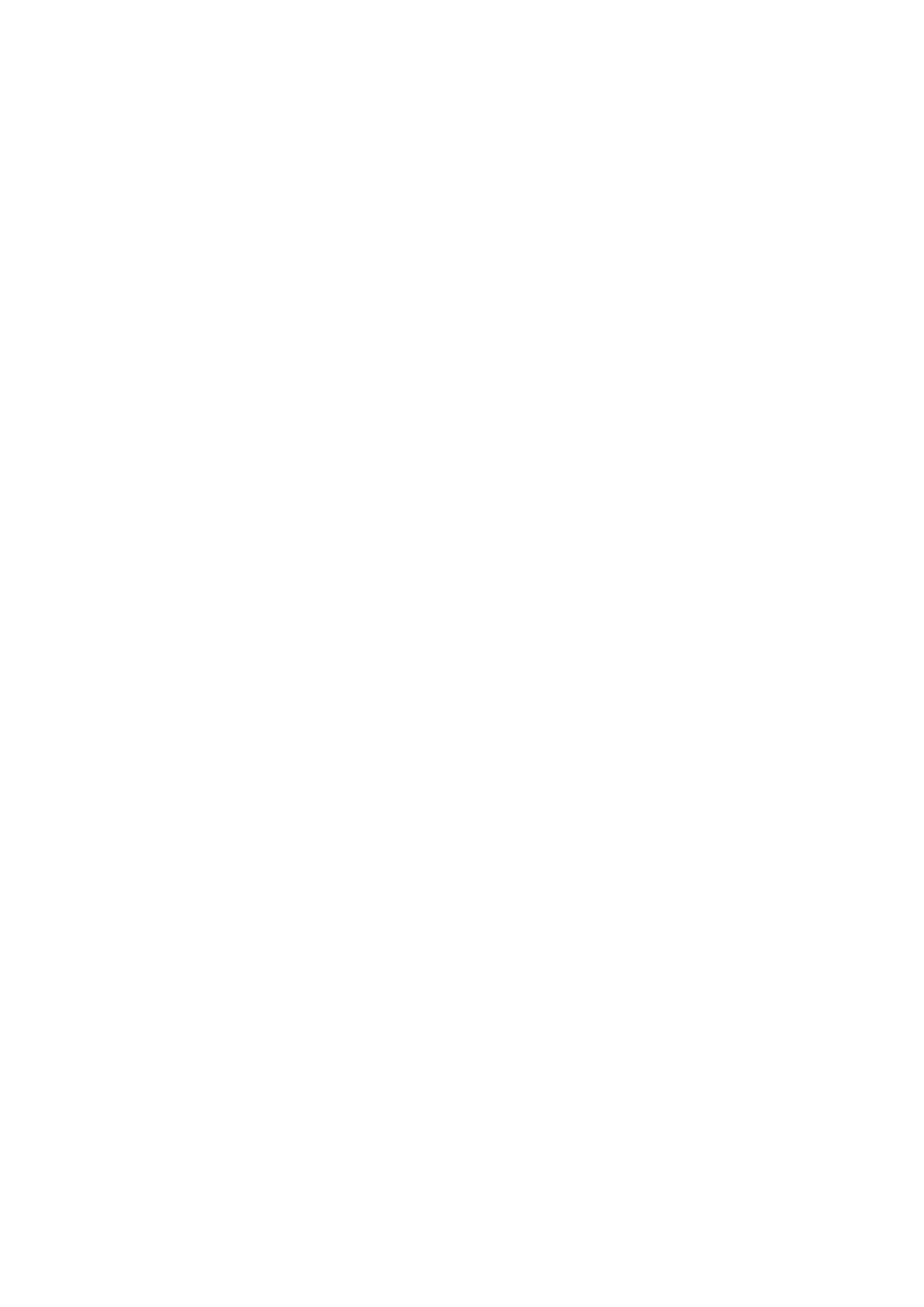#### **Introduction**

This Guidance relates to the 'Me and My Family' documentation for children and young people in an acute hospital environment. This guidance should also be read in conjunction with the Regional Standards for Person Centred Record Keeping Practice for Nursing and Midwifery.

The 'Me and My Family' document should provide evidence that a person centred nursing assessment, plan of care and evaluation has been completed, demonstrating the involvement of the child's/ young person's and where relevant parent or carer and that his/her needs and preferences have been taken into consideration, where appropriate. In addition, the record should reflect on going evidence of the care you provide.

In essence the nursing record is the only means to substantiate and provide evidence to the care provided by nursing staff demonstrating the value and contribution you make as a nurse and the continuity of care you have provided.

#### *Consent*

Verbal consent should be sought for procedures carried out on admission i.e. application of anaesthetic cream/insertion of venous cannula /venepuncture/rectal medication and on-going procedures throughout the stay of the child/young person. Consent should be documented in the record of nursing care and outcomes section, on each occasion.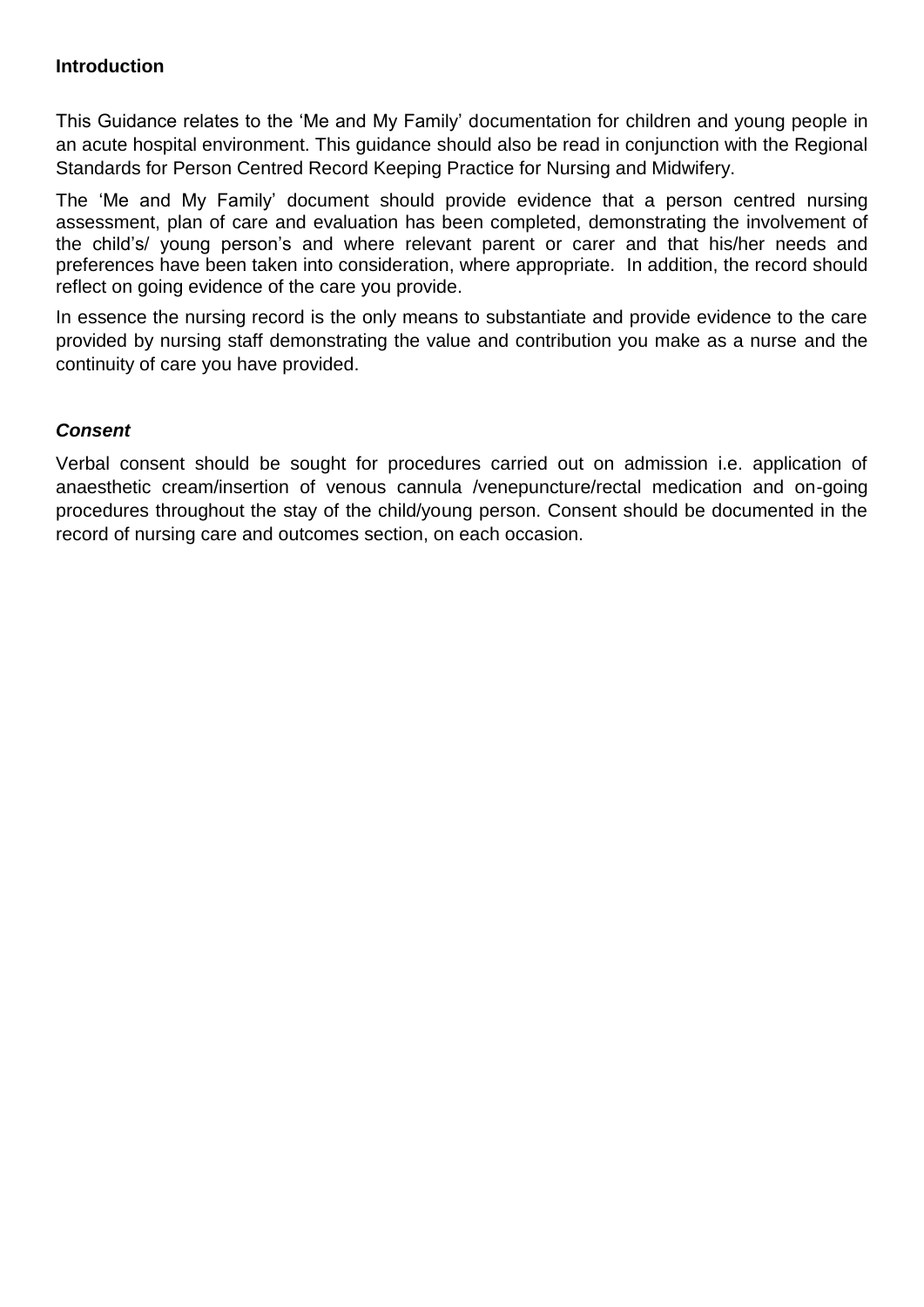#### **Re-Admission document**

This can be used four times (one admission and 3 re-admissions) with a maximum of four months duration *from the 1st admission assessment*. Thereafter a new document must be commenced.

#### *Re-Admission layout*

| $1ST$ RE-ADMISSION<br><b>CHILD/YOUNG PERSON'S</b><br><b>MEDICATIONS</b><br>DATE: $/ /$           | Any changes Yes \ No \ If Yes, give details   |
|--------------------------------------------------------------------------------------------------|-----------------------------------------------|
| 2 <sup>ND</sup> RE-ADMISSION<br><b>CHILD/YOUNG PERSON'S</b><br><b>MEDICATIONS</b><br>DATE: $/$ / | Any changes Yes No If Yes, give details       |
| 3RD RE-ADMISSION<br><b>CHILD/YOUNG PERSON'S</b><br><b>MEDICATIONS</b><br>DATE: $/ /$             | Any changes Yes \[ No \] If Yes, give details |

The first admission boxes have a blue fill,  $1<sup>st</sup>$ ,  $2<sup>nd</sup>$  3<sup>rd</sup> Re-Admission will have a yellow fill.

Information in the blue fill boxes *must* be reviewed on each re-admission and the yellow fill boxes will facilitate recording any changes that have occurred in between each admission.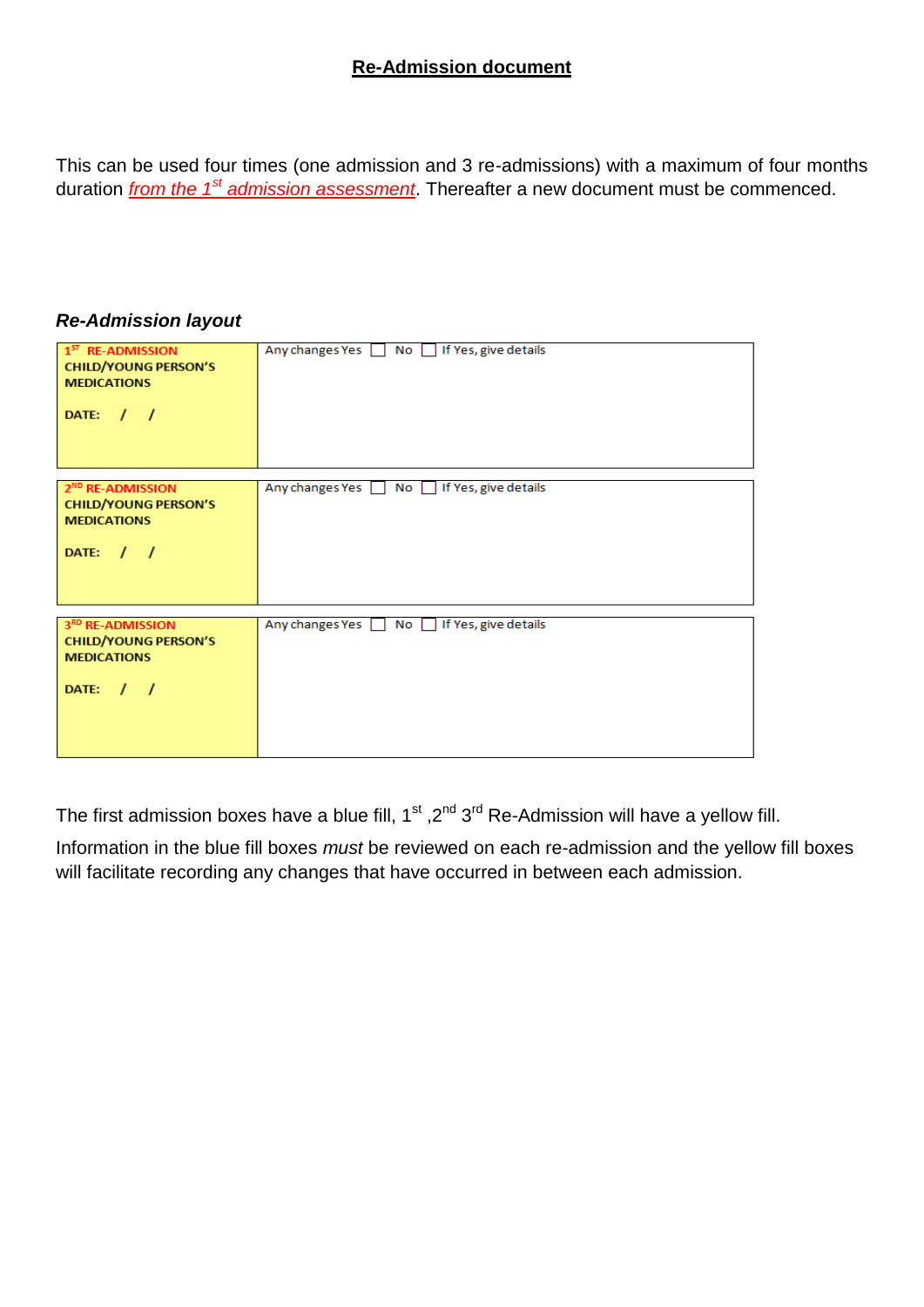#### *Signature Register*

| To be completed by all staff making an entry into this document                                                                                   |                                                                                     |  |  |  |
|---------------------------------------------------------------------------------------------------------------------------------------------------|-------------------------------------------------------------------------------------|--|--|--|
| This section will serve as a record of your full signature and thus satisfy professional and legal requirements                                   |                                                                                     |  |  |  |
| <b>Designation</b><br><b>Full Name</b><br>(Staff Nurse,<br><b>Initials</b><br><b>Full Signature</b><br>Date<br>(BLOCK CAPITALS)<br>Student Nurse) | <b>Status</b><br>$(Permannent = P)$<br>TemperatureT<br>$Bank = B$ ,<br>$Agency = A$ |  |  |  |
|                                                                                                                                                   |                                                                                     |  |  |  |

Only *full* signature should be used in this document. Initials reserved for other charts i.e. bed end charts.

#### *Admission Assessment Tracking*

| <b>ADMISSION ASSESSMENT TRACKING</b><br>Registered Nurse (RN) commencing admission assessment                                                     |  |  |  |
|---------------------------------------------------------------------------------------------------------------------------------------------------|--|--|--|
| Indicate which pages of the Admission Assessment are<br>Time<br><b>Signature</b><br>Date<br>outstanding at end of duty or transfer of the patient |  |  |  |
|                                                                                                                                                   |  |  |  |
|                                                                                                                                                   |  |  |  |

This section should be completed if you are unable to complete the initial person-centred nursing assessment including the risk assessments. You should identify in the box provided which sections are still to be completed for handover to an appropriate member of staff.

## **Page 2** Re-Admission Page 3-4

#### *Paediatric (National) Early Warning Score P(N)EWS and Other*

|                                    | Signature: |
|------------------------------------|------------|
| Weight (kg) (actual)<br>Signature: |            |
| Height (cm)<br>Signature:          |            |
| <b>Other</b><br>Signature:         |            |

**P(N)EWS** The admission score which is calculated from observations taken on admission to the clinical care setting should be recorded in this section.

**Other** an example could be head circumference

#### Re-Admission

| $1ST$ RE-ADMISSION                             | DATE: $/$ / |
|------------------------------------------------|-------------|
| <b>Paediatric/National Early Warning Score</b> | Signature:  |
| Weight (kg) (actual)                           | Signature:  |
| Height (cm)                                    | Signature:  |
| Other                                          | Signature:  |

This *must* be completed for each re-admission.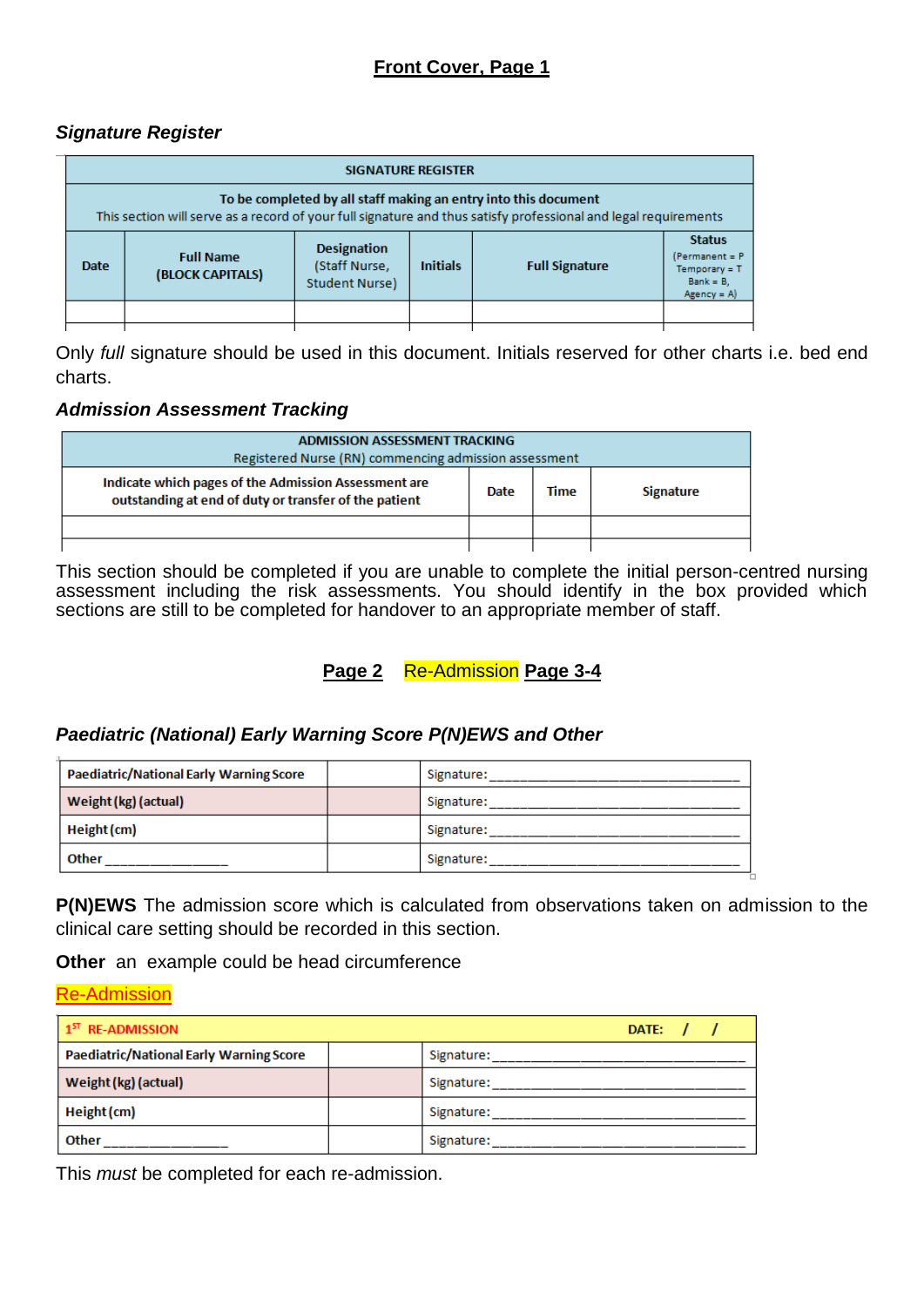| <b>PATIENT INFORMATION</b>                                                                                                                                                                                                                                                                  |                                                                                                                   |  |
|---------------------------------------------------------------------------------------------------------------------------------------------------------------------------------------------------------------------------------------------------------------------------------------------|-------------------------------------------------------------------------------------------------------------------|--|
| Name of School/Further Education/Occupation:                                                                                                                                                                                                                                                | Religion/Denomination/                                                                                            |  |
| Does the patient agree to information being shared with<br>primary carer? Yes   No   Unable to answer                                                                                                                                                                                       | Religious/Cultural practices to be observed:                                                                      |  |
| <b>Primary Carer advised of admission:</b> Yes     No    <br>Family's First Language: The control of the control of the control of the control of the control of the control of the control of the control of the control of the control of the control of the control of the control of th | (see page 24)<br>Would you like to see the designated hospital<br>Chaplain during admission? Yes $\Box$ No $\Box$ |  |
| Interpreter required: $Yes \mid \mid No \mid \mid$<br>(includes Sign Language)                                                                                                                                                                                                              | Aids and equipment brought into hospital, such as<br>glasses, hearing aids, feeding pump, wheelchair etc.         |  |
| <b>CHILD'S/YOUNG PERSON'S VALUABLES</b>                                                                                                                                                                                                                                                     |                                                                                                                   |  |
| Has the Valuables/Property Policy been<br>explained? Yes $\Box$ No $\Box$ N/A $\Box$                                                                                                                                                                                                        |                                                                                                                   |  |

#### *Ethnic Group*

A list of Ethnic Groups can be found on page 24 taken from HSC monitoring forms, this is not a definitive list.

#### *Valuables*

It is important to ensure that children/young people and parents/carers are aware of trust policies regarding valuables including electronic devices. In some areas written advice maybe available and should be given to the child/young person/parent.

#### Re-Admission

| 1 <sup>ST</sup> RE-ADMISSION                                                         | Aids and equipment brought into hospital, such as    |
|--------------------------------------------------------------------------------------|------------------------------------------------------|
| CHILD'S/YOUNG PERSON'S VALUABLES                                                     | glasses, hearing aids, feeding pump, wheelchair etc. |
| Has the Valuables/Property Policy been<br>explained? Yes $\Box$ No $\Box$ N/A $\Box$ |                                                      |

Update valuables/aids and equipment section.

Check answers to - *does the patient agree to information being shared and primary carer advised of admission* are the same for each re-admission. If different, document on Page 32 – Record of Nursing Care & Outcomes of Care.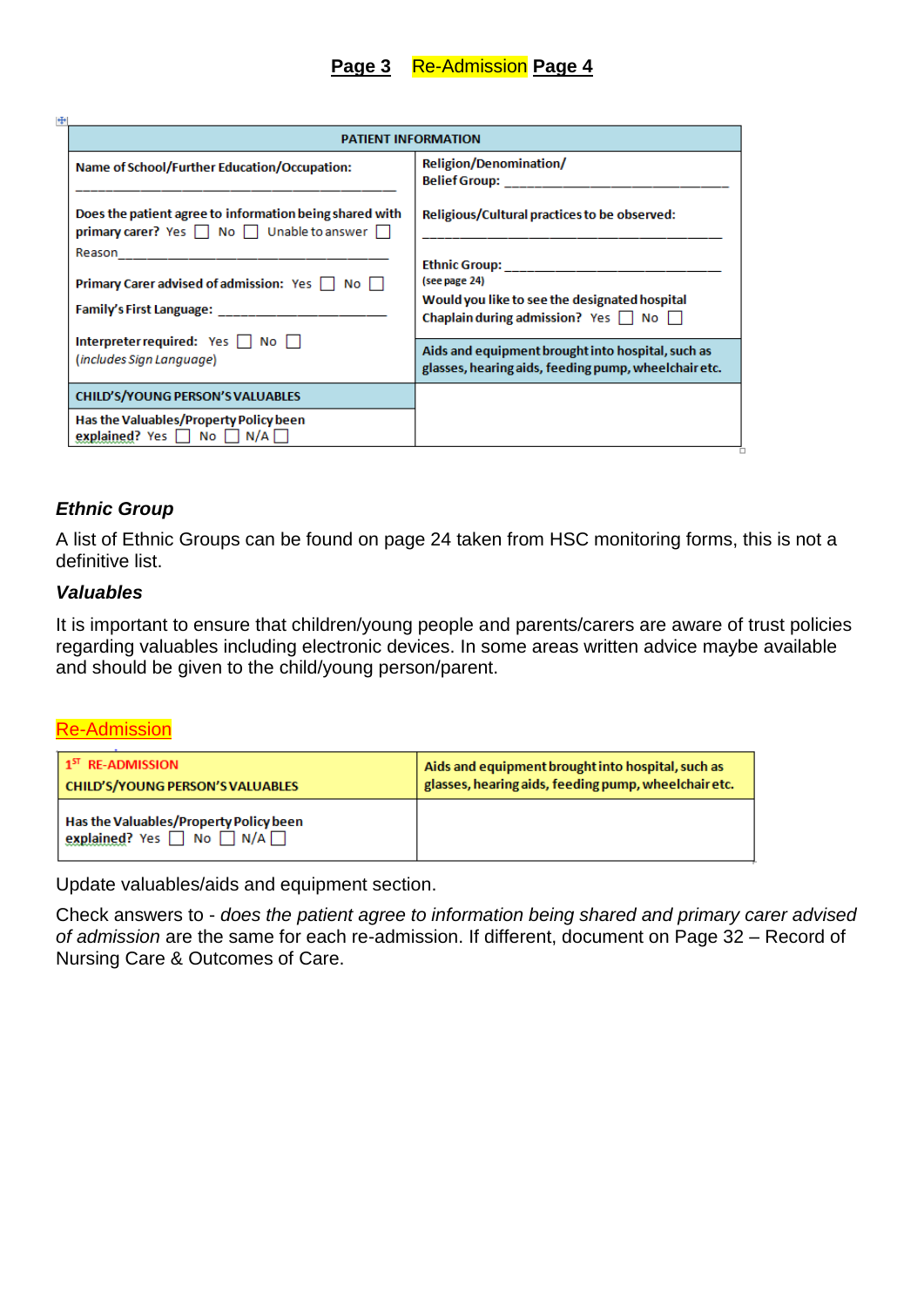#### **Page 3** Re-Admission Page 5

|                                                                                                                                                           | <b>FAMILY &amp; SOCIAL HISTORY</b>                                                                           |
|-----------------------------------------------------------------------------------------------------------------------------------------------------------|--------------------------------------------------------------------------------------------------------------|
|                                                                                                                                                           |                                                                                                              |
|                                                                                                                                                           |                                                                                                              |
|                                                                                                                                                           |                                                                                                              |
|                                                                                                                                                           |                                                                                                              |
|                                                                                                                                                           |                                                                                                              |
|                                                                                                                                                           |                                                                                                              |
| Social Services agencies involved: Yes $\Box$ No $\Box$                                                                                                   |                                                                                                              |
| If yes to above, give details (to include which family member/Social Worker etc):                                                                         |                                                                                                              |
|                                                                                                                                                           |                                                                                                              |
| Social Worker: <b>Social</b>                                                                                                                              |                                                                                                              |
| Child Protection Register: Yes □ Past/Current. or No □                                                                                                    |                                                                                                              |
|                                                                                                                                                           |                                                                                                              |
| Other Healthcare Professional (Dietician, Physiotherapist, Speech and Language Therapist, etc):                                                           |                                                                                                              |
|                                                                                                                                                           |                                                                                                              |
| Is the child/young person a carer for another member of his/her family? Yes $\Box$ No $\Box$<br>If yes, ensure referral to Gateway Services is completed. |                                                                                                              |
| Trust policy within 24 hrs of referral? Yes   No   Complete by Social Services                                                                            | Has Understanding the Needs of Children in Northern Ireland (UNOCINI) form been completed in line with local |

#### *Child Protection Register*

This section must be completed according to Trust Policy and guidance.

#### *Understanding the Needs of Children in Northern Ireland (UNOCINI)*

Each Trust has a policy related to the completion of the UNOCINI form when a referral to gateway services is required. You should follow the policy directions for your organisation.

#### *Palliative/ End of Life needs*

Should any palliative/end of life needs be identified, please record them within the record of nursing care and outcomes section.

Re-Admission

|                                    | Any changes Yes   If Yes, give details No |
|------------------------------------|-------------------------------------------|
| $15T$ RE-ADMISSION                 |                                           |
| <b>FAMILY &amp; SOCIAL HISTORY</b> |                                           |
|                                    |                                           |
|                                    |                                           |
| <b>DATE:</b>                       |                                           |

Update any changes for each re-admission.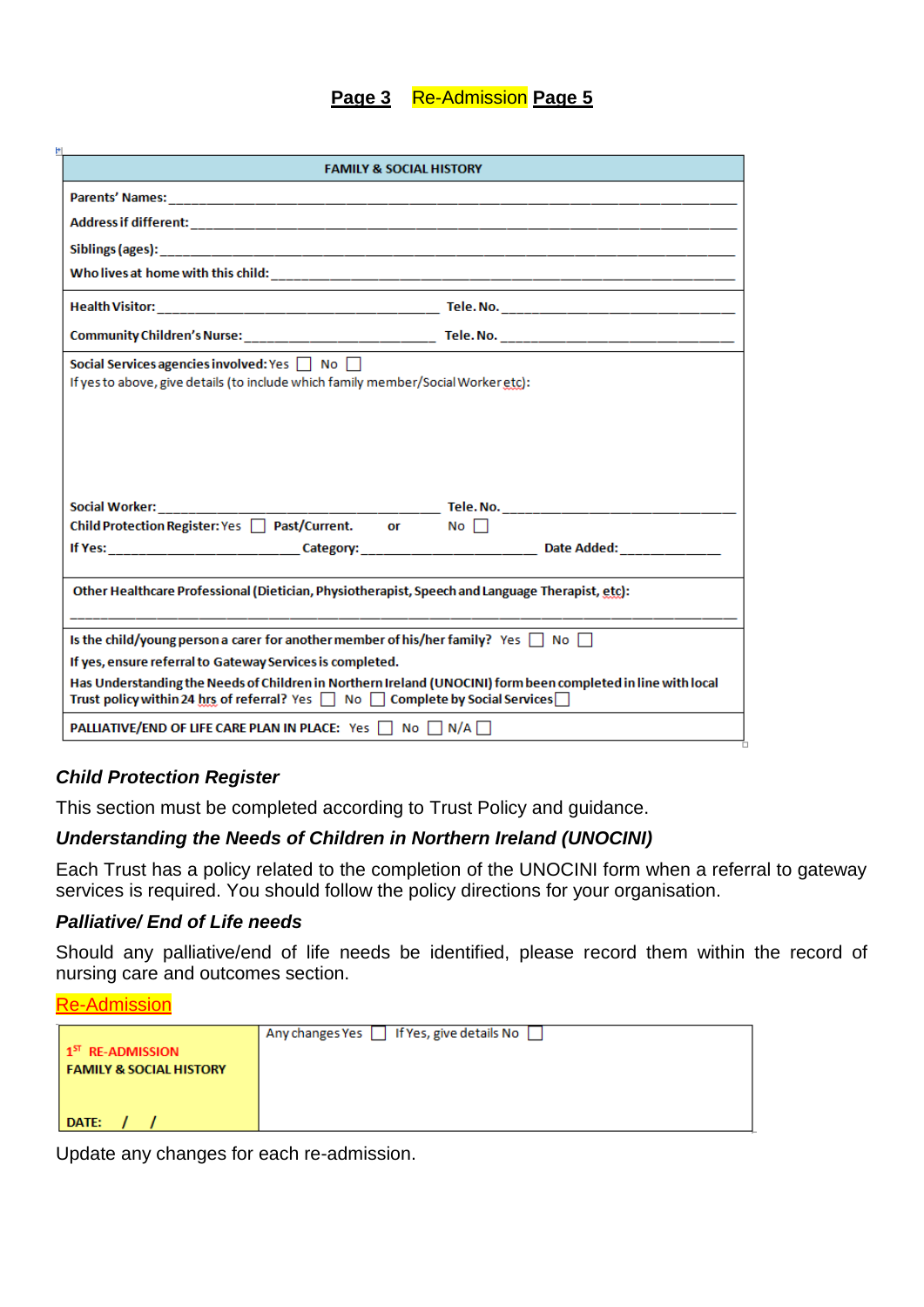#### **Page 4** Re-Admission **Page 6-7**

|                                                     | BIRTH HISTORY: Relevant to current Admission (complete below) $\Box$ Not relevant to current Admission $\Box$     |
|-----------------------------------------------------|-------------------------------------------------------------------------------------------------------------------|
|                                                     |                                                                                                                   |
|                                                     |                                                                                                                   |
|                                                     | New born hearing assessment: Yes   No   If Yes give details: ____________________                                 |
| Any problems post delivery/admission to NNU?        |                                                                                                                   |
|                                                     |                                                                                                                   |
|                                                     |                                                                                                                   |
|                                                     |                                                                                                                   |
| issues, learning disability (NB hospital passport)) | PAST MEDICAL HISTORY: (including asthma, hay fever, eczema, allergies, diabetes, epilepsy, cardiac, mental health |
| (Including past admission: any CAMHS involvement)   |                                                                                                                   |
|                                                     |                                                                                                                   |
|                                                     |                                                                                                                   |
|                                                     |                                                                                                                   |

#### *Birth History*

This section should only be completed if relevant to current admission.

#### *Immunisations*

Immunisations schedule varies from year to year – document if up to date and details of the immunisation that have not been given.

#### *Learning Disabilities*

Refer to – HSC hospital passport and guidance notes accessed at:

<http://www.publichealth.hscni.net/publications/hsc-hospital-passport-and-guidance-notes>

Re-Admission

| Any updates Yes \ No \ If Yes, give details |
|---------------------------------------------|
|                                             |
|                                             |
|                                             |
|                                             |
|                                             |
|                                             |
|                                             |
|                                             |
|                                             |
|                                             |
|                                             |
|                                             |
|                                             |
|                                             |
|                                             |
|                                             |
|                                             |
|                                             |
|                                             |
| Immunisations up to date:                   |
| $No$ If no, give details<br>Yes l           |
|                                             |

Update any changes and check if immunisations up to date for each re-admission.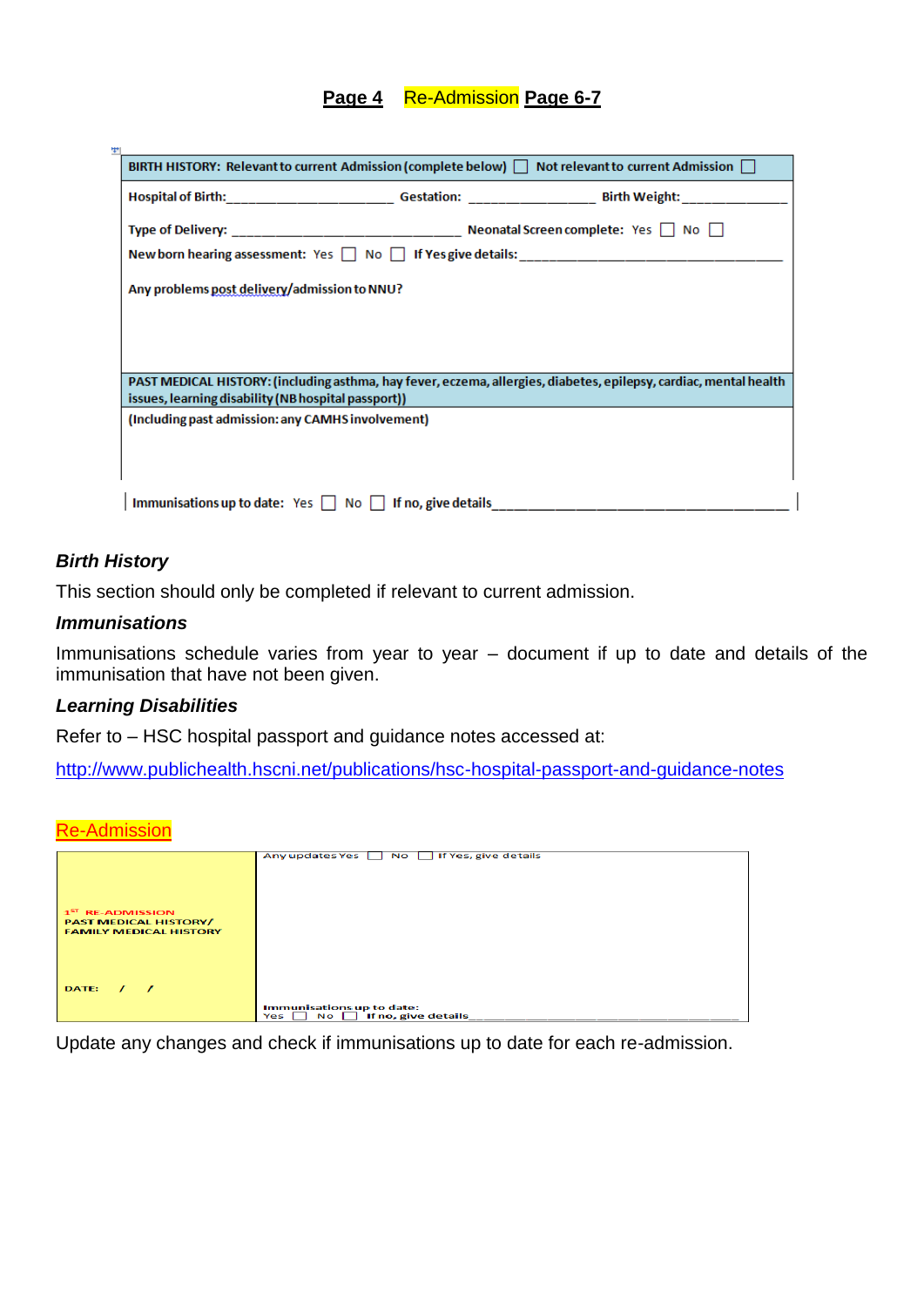#### **Page 5** Re-Admission **Page 8**

| CHILD/YOUNG PERSON'S MEDICATIONS (Where age appropriate complete this section in confidence with Child/Young Person) |                                   |                                                                                                |  |
|----------------------------------------------------------------------------------------------------------------------|-----------------------------------|------------------------------------------------------------------------------------------------|--|
| <b>SECTION A</b>                                                                                                     |                                   | <b>SECTION B</b>                                                                               |  |
| Does the child/young person take:                                                                                    |                                   | <b>Medication brought to hospital</b>                                                          |  |
| regular prescribed medication<br>at home?                                                                            | Yes $  $ No $  $                  | Has medication been brought to hospital?<br>Yes   (completed below) No                         |  |
| regular over the counter<br>medication?                                                                              | No II<br>Yes                      | Medicines retained for medication reconciliation?                                              |  |
| take any homeopathic<br>medication?                                                                                  | Yes II<br>No l<br>Yes    <br>No l | Yes     No    <br>Retained for use in accordance with Child/Young<br>Persons own drugs scheme? |  |
| use any patches?                                                                                                     |                                   | Yes $\Box$ No $\Box$                                                                           |  |
| If yes to any of the above complete Section B.                                                                       |                                   | Securely stored in dedicated Child/Young Persons<br>drugs bag?                                 |  |
| Is the child/young person involved in<br>any clinical trials?                                                        | Yes $\Box$<br>No l                | Yes $\Box$ N/A $\Box$                                                                          |  |
| Does the child/young person have<br>any difficulty swallowing                                                        | Yes l<br>No <sub>1</sub>          | Drugs stored in ward fridge as appropriate?<br>Yes $\Box$ N/A $\Box$                           |  |
| medication?                                                                                                          |                                   | Controlled Drugs (CD) stored in CD cupboard and<br>entered in the appropriate register?        |  |
|                                                                                                                      |                                   | Yes $\Box$ N/A $\Box$                                                                          |  |
| Any additional information                                                                                           |                                   |                                                                                                |  |
|                                                                                                                      |                                   |                                                                                                |  |

#### *Child's/Young person's Medications*

While nurses no longer record the list of medications a child/young person takes, the role of the nurse is to consider a range of issues relating to safe medication management for individual children/young people and the two boxes in this section must therefore be fully completed.

'Any additional information' section is *not* to record the list of medications a child/young person takes. This section is intended for documenting the child's/young person's need regarding medication i.e. if assistance is required to take medication.

Where the child's/young person's own drugs may be considered for use, each nurse must follow their own local HSC Trust policy for enabling this to happen.

Consider enquiring about other routes of administration, for example topical application i.e. ointments/creams/emollients when assessing prescribed /over the counter medication.

| 100 101 1100 101 1          |                   |  |
|-----------------------------|-------------------|--|
| $15T$ RE-ADMISSION          | Any changes Yes [ |  |
| <b>CHILD/YOUNG PERSON'S</b> |                   |  |
| <b>MEDICATIONS</b>          |                   |  |

Re-Admission

DATE:  $/$  /

No | If Yes, give details

Update any changes on each re-admission.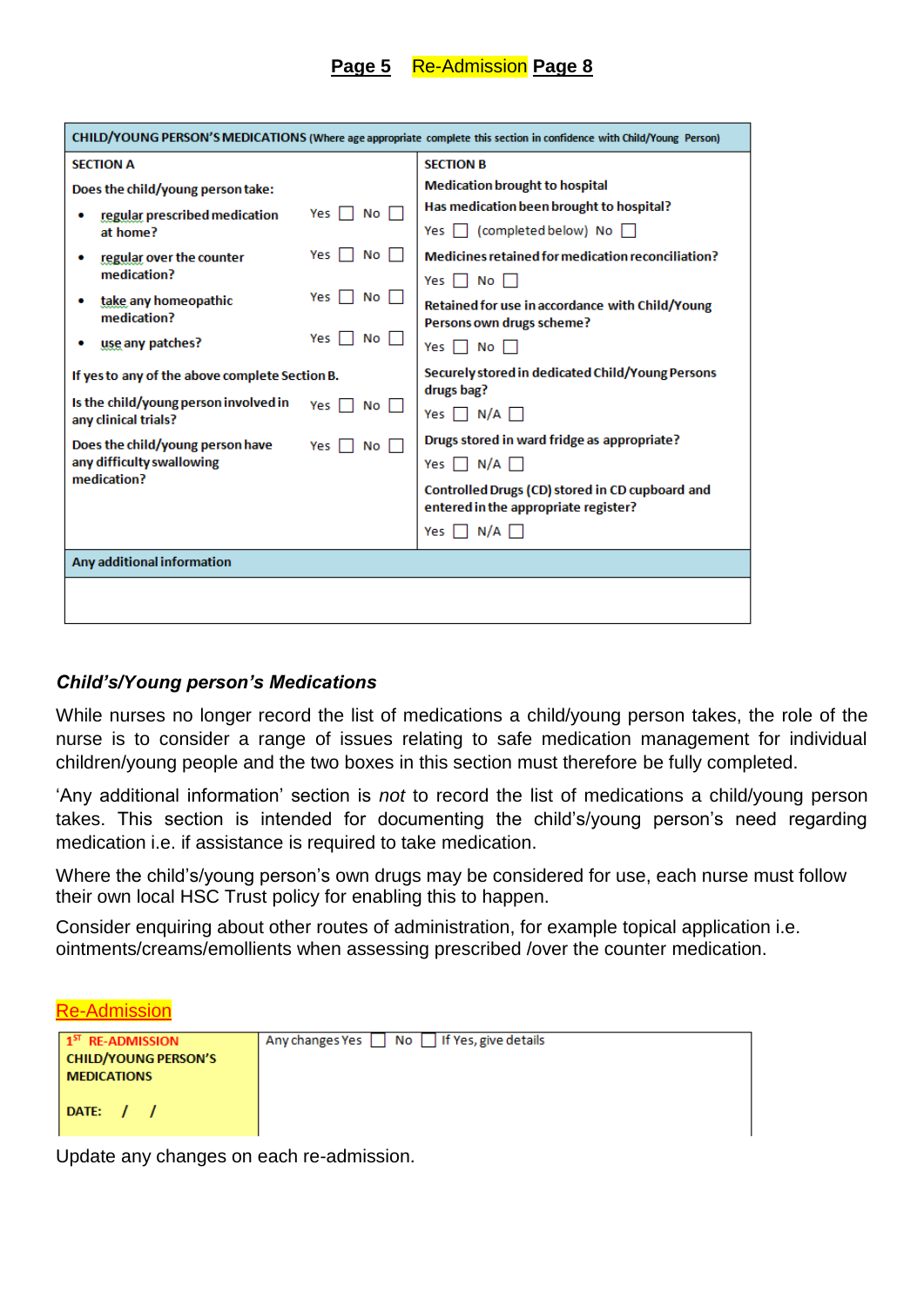#### **Page 7** Re-Admission Page 14-15

| THE CHILD'S/YOUNG PERSON'S/PARENT'S STORY - This section MUST be completed unless the child/young<br>person/parent is unable to give the details |
|--------------------------------------------------------------------------------------------------------------------------------------------------|
| What matters to you and your child/young person during their stay?                                                                               |
|                                                                                                                                                  |
|                                                                                                                                                  |
|                                                                                                                                                  |
|                                                                                                                                                  |
| How can we support you?                                                                                                                          |
|                                                                                                                                                  |
|                                                                                                                                                  |
|                                                                                                                                                  |
|                                                                                                                                                  |
|                                                                                                                                                  |
|                                                                                                                                                  |

#### *'The Child's/Young Person's/Parent's Story' section*

As part of a person-centred approach it is critical for nurses to understand the child/young person's view of his/her own health and wellbeing, where appropriate for each admission. This will in some cases include information from the parents or main carer. The priorities for the child/young person, his/her understanding of the need for admission and any fears or concerns he or she has, need to be recorded here.

The information shared by the child/young person should, where appropriate, be included in plans of care and evidence should be contained in the evaluation that these matters are being addressed.

Re-Admission



Complete for each re-admission.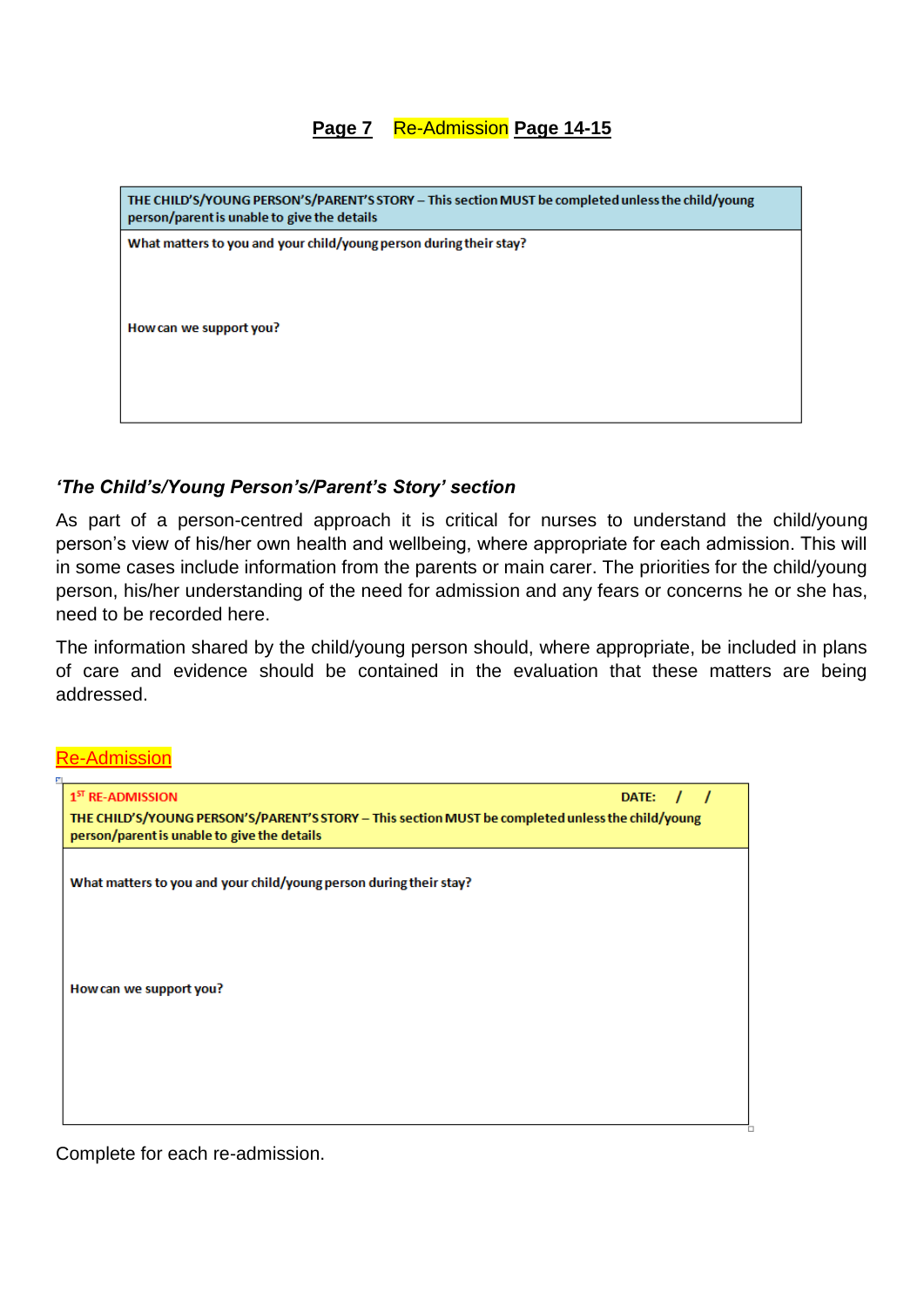## **Page 8 – 16 Re-Admission Page 16-30**

|  | <b>NURSING ASSESSMENT</b>     |                                                       |                                                     |                        |  |
|--|-------------------------------|-------------------------------------------------------|-----------------------------------------------------|------------------------|--|
|  | Assessment of aspects of life |                                                       | <b>Specific Information</b>                         |                        |  |
|  |                               |                                                       | In this section record any additional information   |                        |  |
|  |                               | (Expand on any ticked boxes and link to Plan of Care) | needed to support the development of your care plan |                        |  |
|  |                               |                                                       | including any detail related to readmission         |                        |  |
|  | <b>Aspects of Life</b>        | Normal/usual routine                                  | <b>Nursing Assessment</b>                           | <b>Assessment Need</b> |  |
|  |                               |                                                       |                                                     | <b>Identified</b>      |  |
|  | $\sim$<br>.                   |                                                       |                                                     |                        |  |

#### *Nursing Assessment – initial*

*Assessment of aspects of life* identifies the child/young person's, normal/usual routine, baseline and preferences.

*The specific information* identifies acute and existing needs (including those that are selfmanaged).

#### *Breathing and Circulation*

'Does the circulation appear compromised' – Capillary refill time (CRT) can be used in conjunction with other vital sign measurements to assess the circulation. Record the site that is used i.e. forehead/sternum/fingers.

More information regarding vital signs can be found from the following 2013 publication:

<https://www.rcn.org.uk/professional-development/publications/pub-005942>

#### *Communication*

Children and Young people with Learning Disabilities, refer to their hospital passport if they have one. More information can be found from the following:

HSC hospital passport and guidance notes accessed at:

<http://www.publichealth.hscni.net/publications/hsc-hospital-passport-and-guidance-notes>

#### *Safety Awareness*

There may be a discussion required with the child/young person regarding sensitive issues. It is important that these details are discussed in private, where age appropriate or dealt with sensitively where a parent or carer is involved prior to recording in the nursing assessment and plan of care.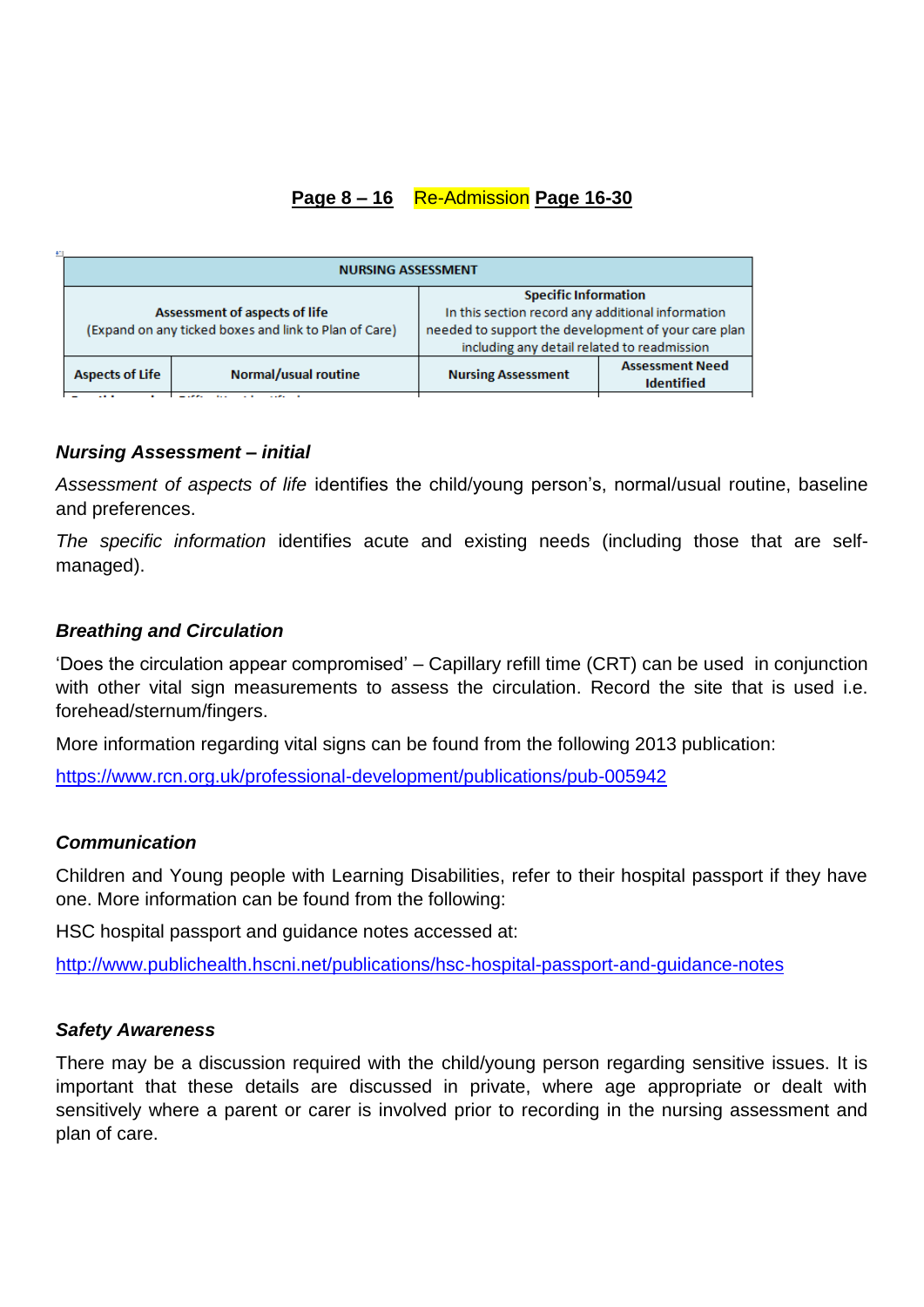## Re-Admission *Page 28-30*

| 1 <sup>ST</sup> RE-ADMISSION                                                                                       | <b>NURSING ASSESSMENT</b><br>DATE:<br>L                                                |                                    |  |  |  |
|--------------------------------------------------------------------------------------------------------------------|----------------------------------------------------------------------------------------|------------------------------------|--|--|--|
| <b>Aspects of Life</b>                                                                                             | <b>Revised Nursing Assessment</b>                                                      | <b>Assessment Needs Identified</b> |  |  |  |
| <b>Breathing &amp;</b><br><b>Circulation</b>                                                                       |                                                                                        |                                    |  |  |  |
| Communication                                                                                                      |                                                                                        |                                    |  |  |  |
| Pain                                                                                                               |                                                                                        |                                    |  |  |  |
| <b>Nutrition &amp; Hydration</b>                                                                                   | Complete STAMP (Page 19)                                                               |                                    |  |  |  |
| Eliminating                                                                                                        |                                                                                        |                                    |  |  |  |
| <b>Posture &amp; Movement</b>                                                                                      | Complete Moving and Handling Risk<br>Assessment. (Page 21)                             |                                    |  |  |  |
| Care of Skin, Hair,<br><b>Mouth &amp; Teeth</b>                                                                    | Complete Glamorgan (Page 22)<br>Body table/map (Page 24)                               |                                    |  |  |  |
| <b>Rest &amp; Sleep</b>                                                                                            | Complete bed rails risk assessment. (Page<br>27)                                       |                                    |  |  |  |
| <b>Play &amp; Education</b>                                                                                        |                                                                                        |                                    |  |  |  |
| Expressing Sexuality/<br><b>Development</b>                                                                        |                                                                                        |                                    |  |  |  |
| <b>Safety Awareness</b>                                                                                            |                                                                                        |                                    |  |  |  |
|                                                                                                                    | Source of Information (Child/Parent/Carer/Interpreter/Other) _                         |                                    |  |  |  |
| Child's/Young Person's care needs discussed with parent and/or family/carer<br>if applicable. Yes $\Box$ No $\Box$ |                                                                                        |                                    |  |  |  |
|                                                                                                                    |                                                                                        |                                    |  |  |  |
|                                                                                                                    |                                                                                        |                                    |  |  |  |
|                                                                                                                    | Signature of admitting Registered Nurse ____________________Date ______Time ____       |                                    |  |  |  |
|                                                                                                                    | Signature of admitting Nursing Student _________________________Date _______Time _____ |                                    |  |  |  |
|                                                                                                                    |                                                                                        |                                    |  |  |  |

Complete for each re-admission.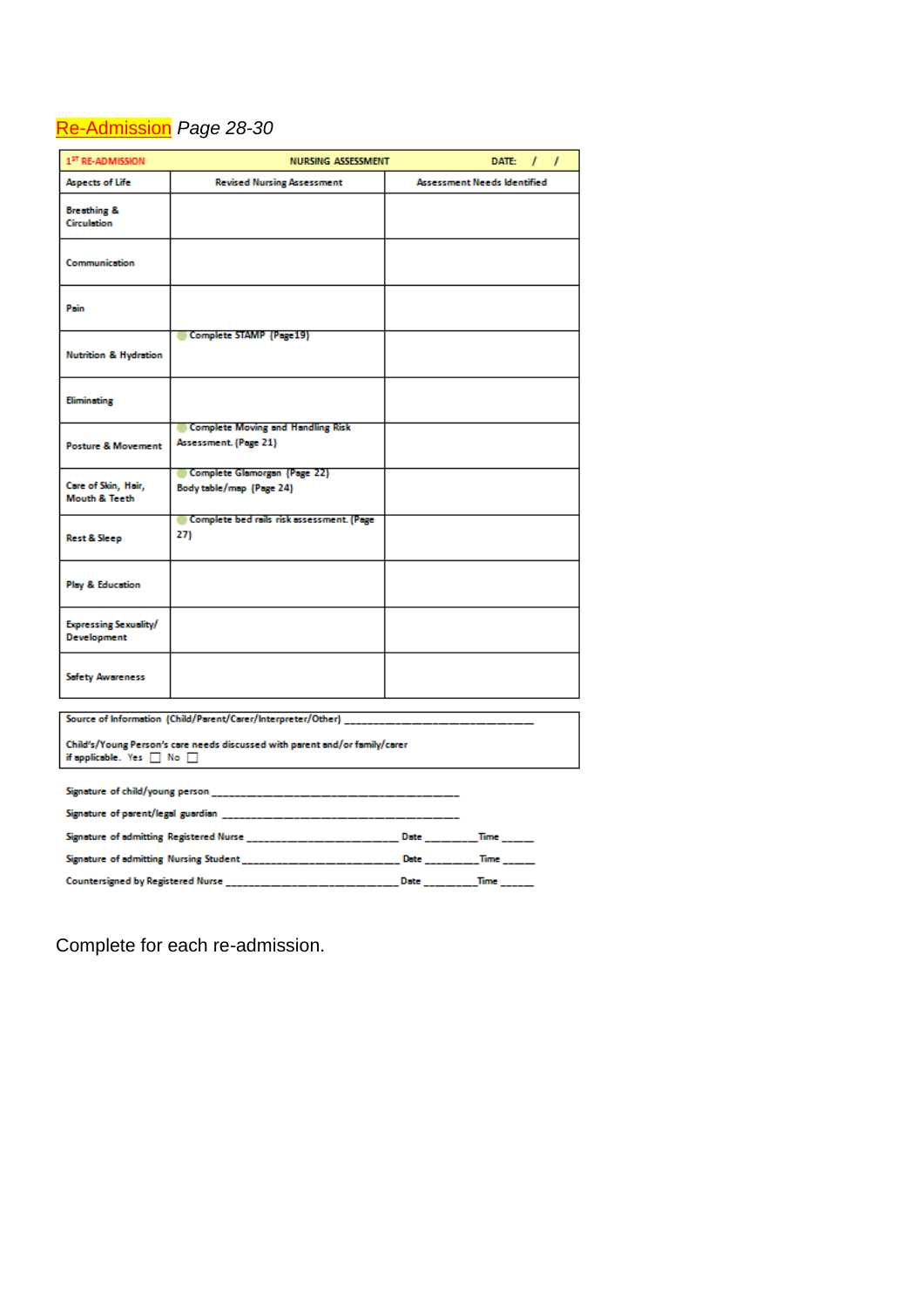#### **Page 16** Re-Admission **Page 26,28,29,30.**

| Child's/Young Person's care needs discussed with parent and/or family/carer<br>if applicable. Yes $\Box$ No $\Box$ |      |             |  |  |
|--------------------------------------------------------------------------------------------------------------------|------|-------------|--|--|
|                                                                                                                    |      |             |  |  |
|                                                                                                                    |      |             |  |  |
| Signature of admitting Registered Nurse _____________________________Date ____________Time ______                  |      |             |  |  |
| Signature of admitting Nursing Student _______________________________Date ______                                  |      | <b>Time</b> |  |  |
| Countersigned by Registered Nurse ____________________                                                             | Date | Time        |  |  |

#### *Signatures*

The nurse completing the initial assessment of the record must sign the relevant box at the end of the assessment section and where a nursing student has completed the process, the mentor or supporting nurse must countersign this section indicating that a valid assessment has taken place.

Only Registered Nurses and Nursing Students can record in this document.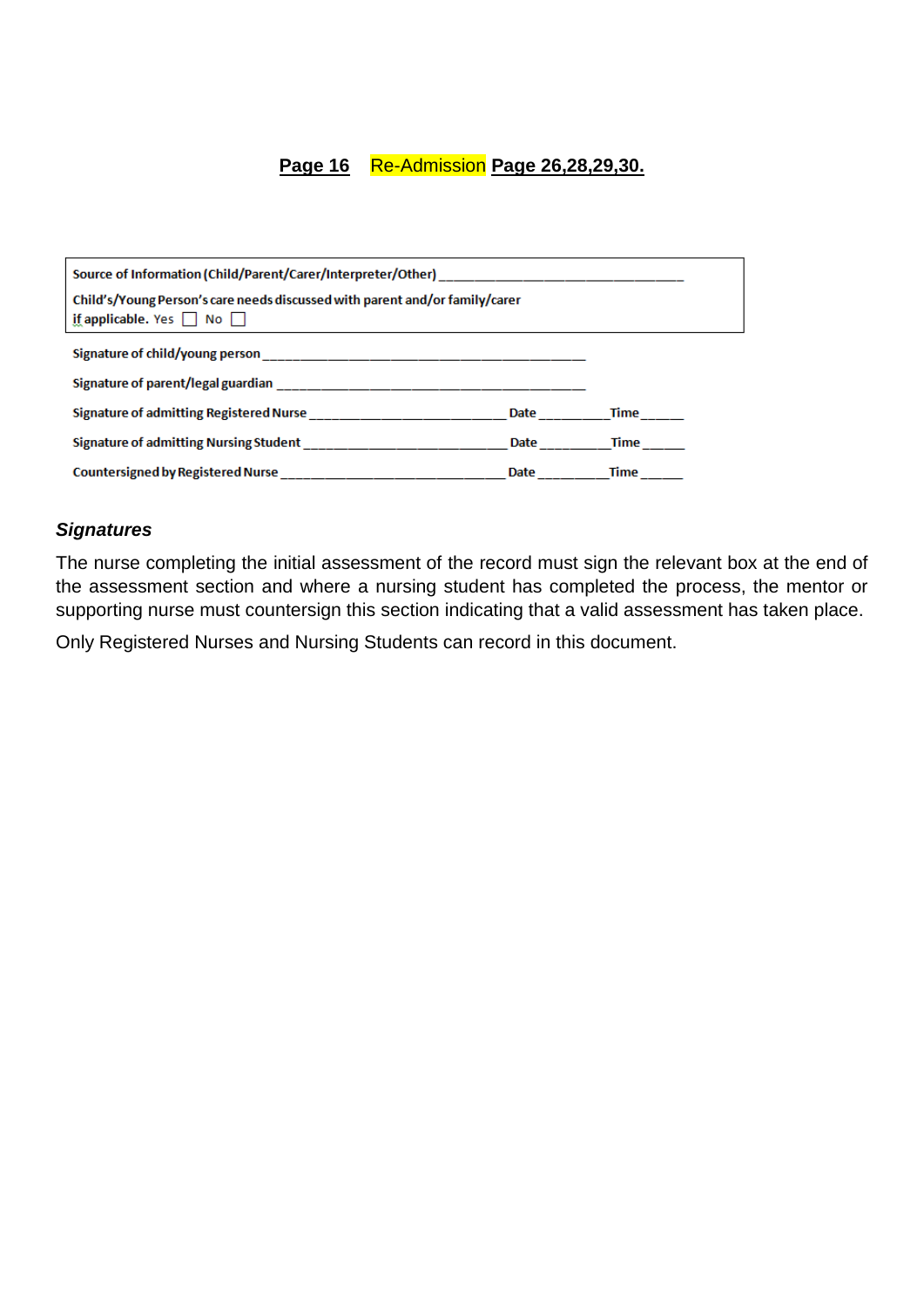## **Pages 6-17** Re-Admission **Pages 10-27**

#### **Risk Assessments - Green**

There are five risk assessments of which three must be completed within six hours of the child/young person being admitted or a decision to admit being made.

All aspects of the risk assessments must be completed, including dates times and review dates, to ensure the risk assessments are valid.

#### *Risk Assessments within 6 hours*

| Page 6     |   | Page<br>$10 - 13$ | <b>Infection Preventions &amp; Control Admission Risk Assessment</b> |
|------------|---|-------------------|----------------------------------------------------------------------|
| Page 13    | ш | Page<br>21        | Moving and Handling Risk Assessment                                  |
| Page<br>14 |   | Page<br>22        | <b>GLAMORGAN SCALE - Paediatric Pressure Ulcer Risk Assessment</b>   |
| Page 17    |   | Page              | <b>Bed Rails Risk Assessment</b>                                     |

#### *Ongoing Risk Assessments should be completed:*

#### *Moving and Handling Risk Assessment*

if condition changes, transferred to another care setting or new equipment/aids put in place

 If the Child/Young person is *not* independent of all moving and handling activities then a plan of care is required (*complete as per local policy*)

#### *Glamorgan risk assessment*

if condition changes or transferred to another care setting

- If score **below 10** and the child is deemed **not** at risk, reassess weekly
- If the score is **10 or more** then follow trust guidance for frequency of assessment

#### *Bed Rails Assessment*

if the need arises and should be completed prior to use of bed rails as per trust policy and practice.

#### *Risk assessment completed within 24 hours*

| Page<br>11 |  | Page<br>19 | STAMP - Screening Tool for the Assessment of Malnutrition in Paediatrics |
|------------|--|------------|--------------------------------------------------------------------------|
|------------|--|------------|--------------------------------------------------------------------------|

**ALL risk assessments should be used in conjunction with clinical judgement.**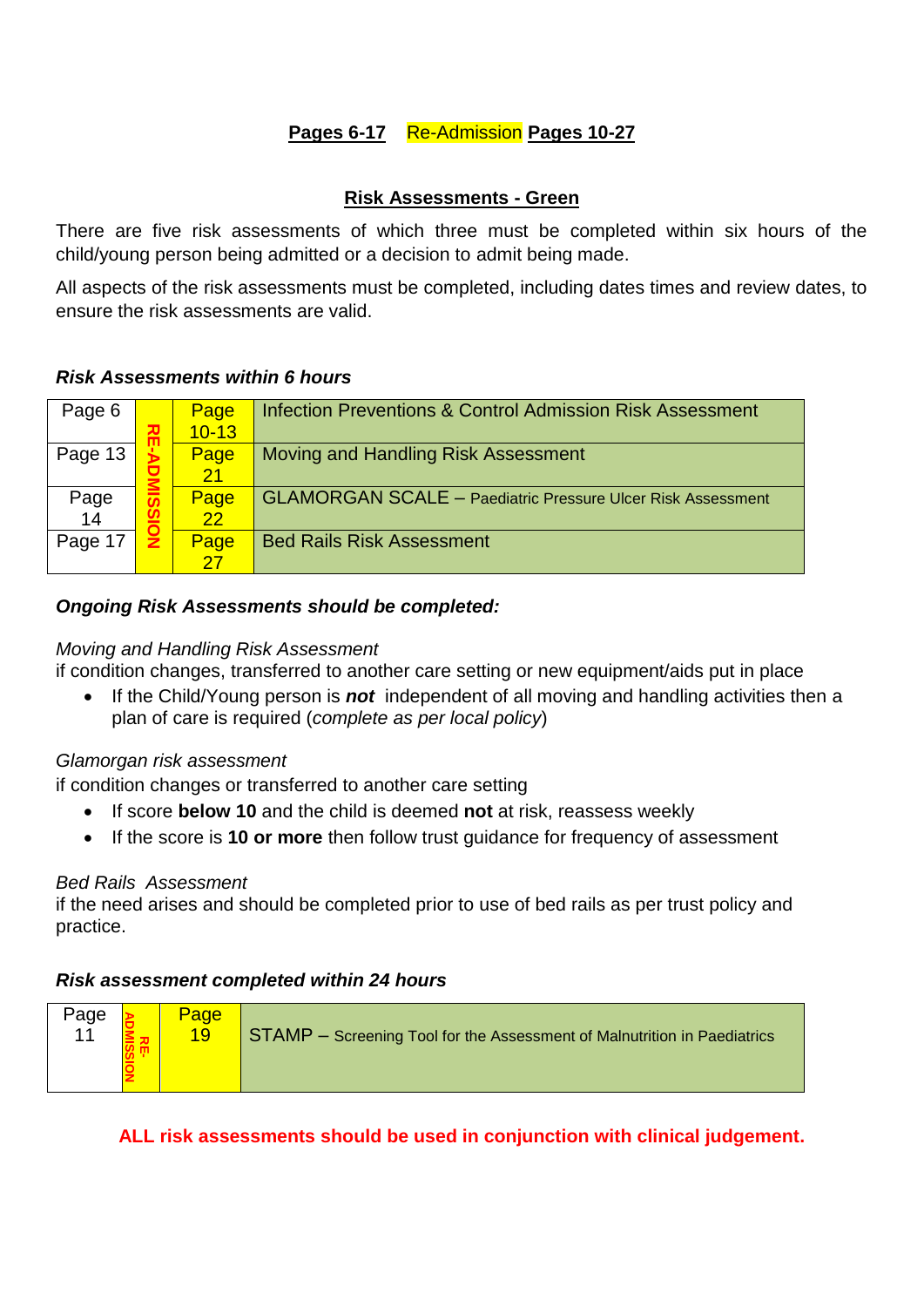The 5 risks assessments must be completed on each re-admission.

#### *BODY Map and Table Page 24-25.*

There are 3 body maps that *must* be completed *if required* for each re-admission, with a table on Page 24 – the date entered will identify which re-admission it applies too.

## **Page 22-23 Re-Admission Page 40-47**

## **\*when skin has been visually checked and there is no tissue damage/marks/bruising/skin condition or other wounds record this in body table**

#### *Discharge Information/Checklist*

A child/young person centred approach to discharge is critical to the person in your care successfully returning home and will contribute to his/her remaining at home for as long as possible.

This section is designed to be a check list to support a safe discharge process at the point of leaving a ward and should be completed by the nurse who is discharging the child/young person.

This is *not* discharge planning. Evidence of discharge planning should be recorded in the *record of nursing care &outcomes of care* section or as per local guidelines.

#### **Page 18-25** Re-Admission **Page 31-39**

#### *Record of nursing care & outcomes*

|                                                                                                                                     | Person      |  | <b>Assessment</b>                                                                                                                                                   | <b>Plan of Care</b>                                                                                                                                            |  | <b>Evaluation</b>                                                                                                                                       |  |
|-------------------------------------------------------------------------------------------------------------------------------------|-------------|--|---------------------------------------------------------------------------------------------------------------------------------------------------------------------|----------------------------------------------------------------------------------------------------------------------------------------------------------------|--|---------------------------------------------------------------------------------------------------------------------------------------------------------|--|
| What matters to the child/young<br>person/carer?<br>Communicating with the child/young person<br>and family to identify their needs |             |  | Using nursing assessment skills to<br>identify the needs of the child/young<br>person<br>Collecting ongoing information/ clinical<br>observation Building a picture | Plan Care/Treatment/Support based on<br>the identified needs from P and A<br>with the child/young person/carer<br>Specify outcomes Obtain consent for the plan |  | Look at the effectiveness of the plan<br>How does the child/young person/carer feel<br>What is the progress towards attaining<br>outcomes/meeting needs |  |
|                                                                                                                                     |             |  |                                                                                                                                                                     | Review-Informs the next shift/handover. Summary of the shift, highlighting what has yet to be achieved.                                                        |  |                                                                                                                                                         |  |
|                                                                                                                                     |             |  |                                                                                                                                                                     | RECORD OF NURSING CARE & OUTCOMES OF CARE                                                                                                                      |  |                                                                                                                                                         |  |
| Date                                                                                                                                | <b>Time</b> |  |                                                                                                                                                                     |                                                                                                                                                                |  | <b>Signature &amp;</b><br>designation                                                                                                                   |  |
|                                                                                                                                     |             |  |                                                                                                                                                                     |                                                                                                                                                                |  |                                                                                                                                                         |  |
|                                                                                                                                     |             |  |                                                                                                                                                                     |                                                                                                                                                                |  |                                                                                                                                                         |  |
|                                                                                                                                     |             |  |                                                                                                                                                                     |                                                                                                                                                                |  |                                                                                                                                                         |  |
|                                                                                                                                     |             |  |                                                                                                                                                                     |                                                                                                                                                                |  |                                                                                                                                                         |  |
|                                                                                                                                     |             |  |                                                                                                                                                                     |                                                                                                                                                                |  |                                                                                                                                                         |  |
|                                                                                                                                     |             |  |                                                                                                                                                                     |                                                                                                                                                                |  |                                                                                                                                                         |  |
|                                                                                                                                     |             |  |                                                                                                                                                                     |                                                                                                                                                                |  |                                                                                                                                                         |  |
|                                                                                                                                     |             |  |                                                                                                                                                                     |                                                                                                                                                                |  |                                                                                                                                                         |  |

In this section record ongoing assessment , \*plan of care/treatment/support and evaluation.

\*If PACE has not been implemented into your area of practice continue to use tradition methods as per local policy for example a careplan. Using the information gained through the intitial assessment to inform the careplan.